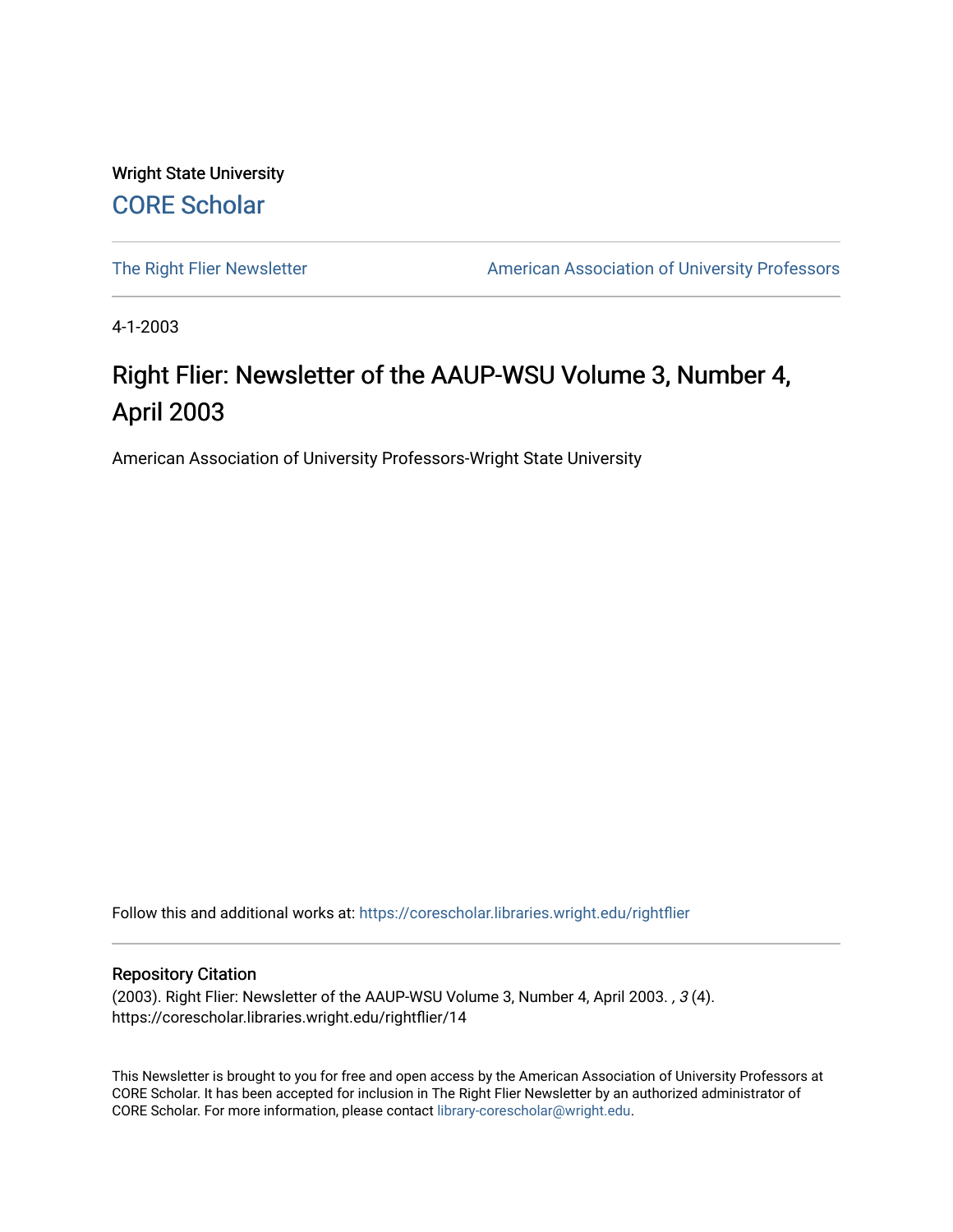# **The Right Flier Server of the WSU-AAUP RIGHT Volume 3, Number 4, April 2003 RETIREMENT AND CHANGES IN HEALTH CARE COSTS**

# **A CALL FOR ACTION**

By Paulette Olson\*

By now you have probably heard that the Ohio State Teachers Retirement Board (STRS) has proposed major changes in health benefits for retirees. If these changes are approved, the portion of health insurance paid by STRS will decline. Currently, STRS pays 2.9 percent times the number of years of service in the Ohio system. If the proposal is approved, this will drop to 1.6 percent, effective January 1, 2004. This means that retirees with 30 years service in the Ohio system will have to pay 52 percent of the cost of health insurance as compared to the 13 percent which they pay now.

Moreover, 100 percent of the premium cost will be paid by: retirees with at least 5 years, but less than 15 years of service (and their spouses) retirees and spouses until age 60 spouses and dependents

If the new proposal is approved, STRS estimates the following rise in health care costs for the average retiree under the age of 65 and with 30 years of service.

| Year | <b>Cost Per Month</b> |
|------|-----------------------|
| 2003 | \$66                  |
| 2006 | \$211                 |
| 2008 | \$306                 |

\*Figures and information from the Ohio Academe, February, 2003.

#### **WHAT CAN WE DO?**

VOTE FOR ROBERT BROWN MATH - OHIO STATE UNIVERSITY

It is time to elect Board members who will represent the interests of faculty in higher education.

#### **VOTE AND MAKE A DIFFERENCE.**

### **SPRING CHAPTER MEETING**

**FRIDAY, MAY** 16,1-3:00 P.M. **146 RUSS ENGINEERING** 

**Mail To:** 

# **PRESENTATION TO STRS BY THE HEALTH CARE ADVOCATES FOR STRS ON MARCH 20, 2003**

The primary goal of the Health Care Advocates for STRS is to help preserve affordable health care for Ohio's retired educators, both now and in the future. '

Based on STRS projections it is estimated that retiree health care will cost \$597 million in 2004. Assuming employer and retiree contributions and investments projected at \$384 million, the health care plan would experience a funding gap of \$213 million. The Health Care Advocates for STRS recommendations will provide \$230 million in savings to close this gap.

As part of the resolution of the emerging health care crisis, the changes previously proposed to the Board in the health care plan design will shift significant and burdensome costs to retirees. That result conflicts with the Board's Guiding Principles for the Ohio Health Care Program that, STRS will "Provide a quality health care program that is stable, cost effective and meets enrollee's needs while protecting pension assets." Therefore, STRS should establish a dedicated revenue stream to help assure the continuation of affordable health care for retirees.

Our recommendations are as follows:

#### **I. Health Care Plan Coverage Levels: Recommendations.**

Raise deductible to \$500 *wi* \$1 ,500/2,000 out of pocket limits. (Cost savings to STRS: \$10 million annually) Raise doctor visit co-pays to \$20 for primary care physician/\$30 specialist. (Cost savings to STRS: \$1 million annually)

Rx drugs - move from co-pay to coinsurance (%) with 3 tiers generic (10%), formulary (25%), and non-formulary (35%) with a \$75 out of pocket limit per prescription. (Cost savings to STRS: \$10 million annually)

STRS pays 2.5% of premium for each year of service with a hardship provision for lower income career educator retirees. (Cost savings to STRS: \$72 million annually)

#### **II. Eligibility: Recommendations.**

Increase vesting period for subsidized health care to 15 years for those retiring after January 1, 2003. (No cost savings to STRS in 2004)

Require employers to cover or pay for retirees they rehire. The retiree would not lose benefits upon return to STRS health care. (Cost savings to STRS: \$45 million annually)